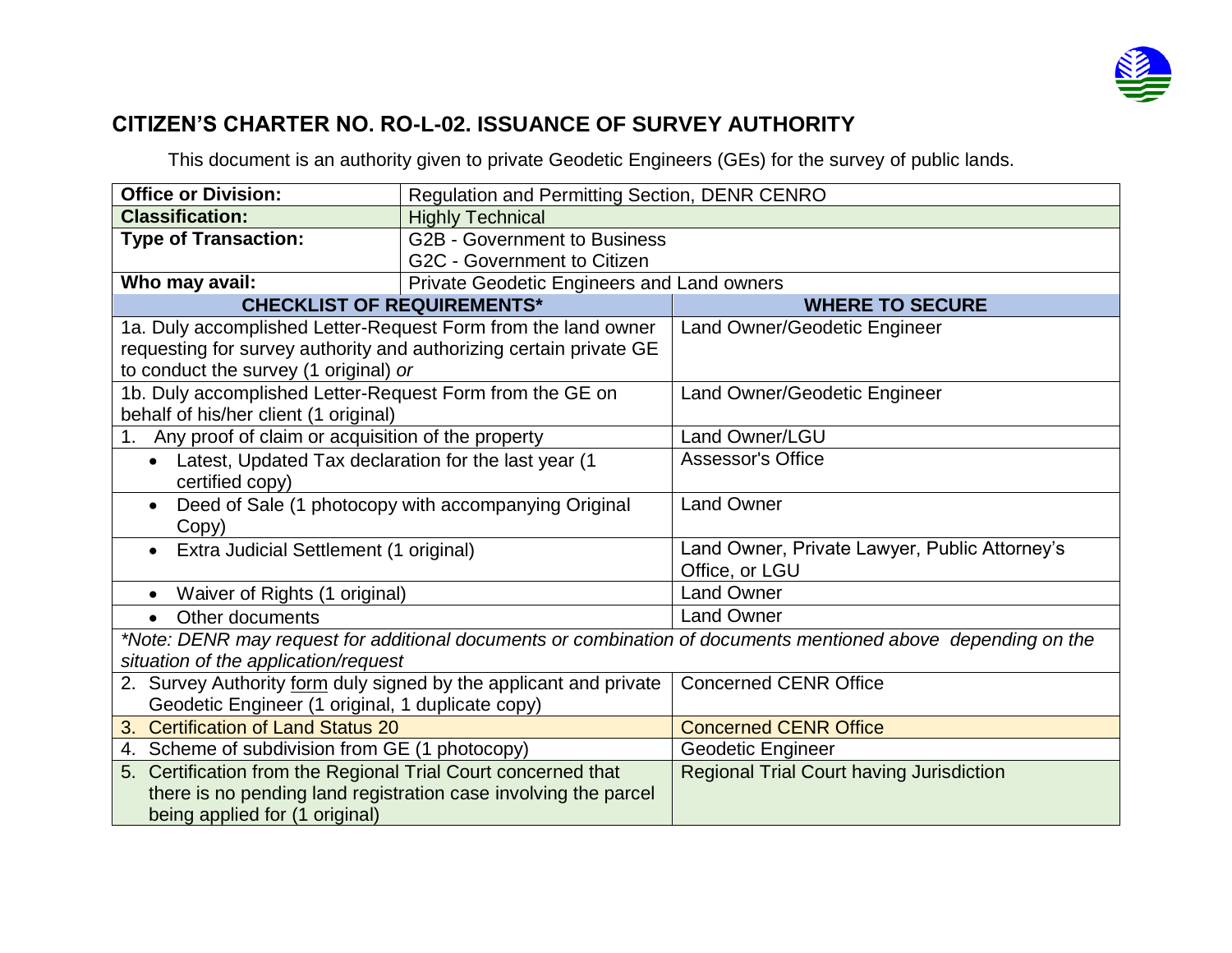

| 6. Certification from barangay that there is no record of claims<br>and conflict (1 original, 1 duplicate)                                                                          | Office of the Barangay Captain having Jurisdiction                         |
|-------------------------------------------------------------------------------------------------------------------------------------------------------------------------------------|----------------------------------------------------------------------------|
| 7. Copy of Approved Survey Plan with Technical Description (if<br>with previously approved surveys) (1 blueprint copy)                                                              | Geodetic Engineer, Land Owner, or Concerned<br><b>DENR Regional Office</b> |
| 8. Certification of status of land from LRA (if the municipality is<br>under cadastral proceedings or if there is an old survey)<br>(Private Survey) (1 original, 1 duplicate copy) | Land Registration Authority (LRA) Central Office,<br><b>Quezon City</b>    |
| 9. Lot Status (whether titled or not) (1 original)                                                                                                                                  | Land Registration Authority (LRA) Central Office,<br><b>Quezon City</b>    |

| <b>CLIENT STEPS</b>                                                                                               | <b>AGENCY ACTION</b>                                                                                                                               | <b>FEES TO BE</b><br><b>PAID</b>                   | <b>PROCESSING</b><br><b>TIME</b> | <b>PERSONS</b><br><b>RESPONSIBLE</b>                                        |
|-------------------------------------------------------------------------------------------------------------------|----------------------------------------------------------------------------------------------------------------------------------------------------|----------------------------------------------------|----------------------------------|-----------------------------------------------------------------------------|
| <b>Submit Letter</b><br>1.<br>Request to the<br><b>CENR Office with</b><br>complete<br>supporting<br>requirements | Check completeness of<br>1.<br>supporting documents<br>based on the checklist,<br>and receive and enter into<br>the record book. Forward<br>to RPS | <b>None</b>                                        | 1 hour                           | <b>Records Officer</b><br><b>CENRO Records Unit</b>                         |
| None<br>1.1.                                                                                                      | 1.1.<br>Receive request.<br>Prepare Order of<br>Payment and forward<br>the same to client                                                          | <b>None</b>                                        | 40 min.                          | <b>Technical Staff</b><br><b>Regulation and Permitting</b><br>Section (RPS) |
| Receive Order of<br>2.<br>Payment and pay<br>corresponding<br>fees                                                | 2. Accept payment, issue<br>Official Receipt (OR) to<br>the applicant                                                                              | >Php 200.00<br><b>Field Inspection</b><br>Deposit* | 30 min.                          | <b>Bill collector</b><br>Cashier                                            |
| <b>Receive OR</b><br>3.                                                                                           | Photocopy and attach OR<br>3.<br>in the request, and record<br>OR number in the Survey<br>Authority form. Forward to<br>Chief, RPS.                | <b>None</b>                                        | 30 min.                          | <b>Technical Staff</b><br><b>RPS</b>                                        |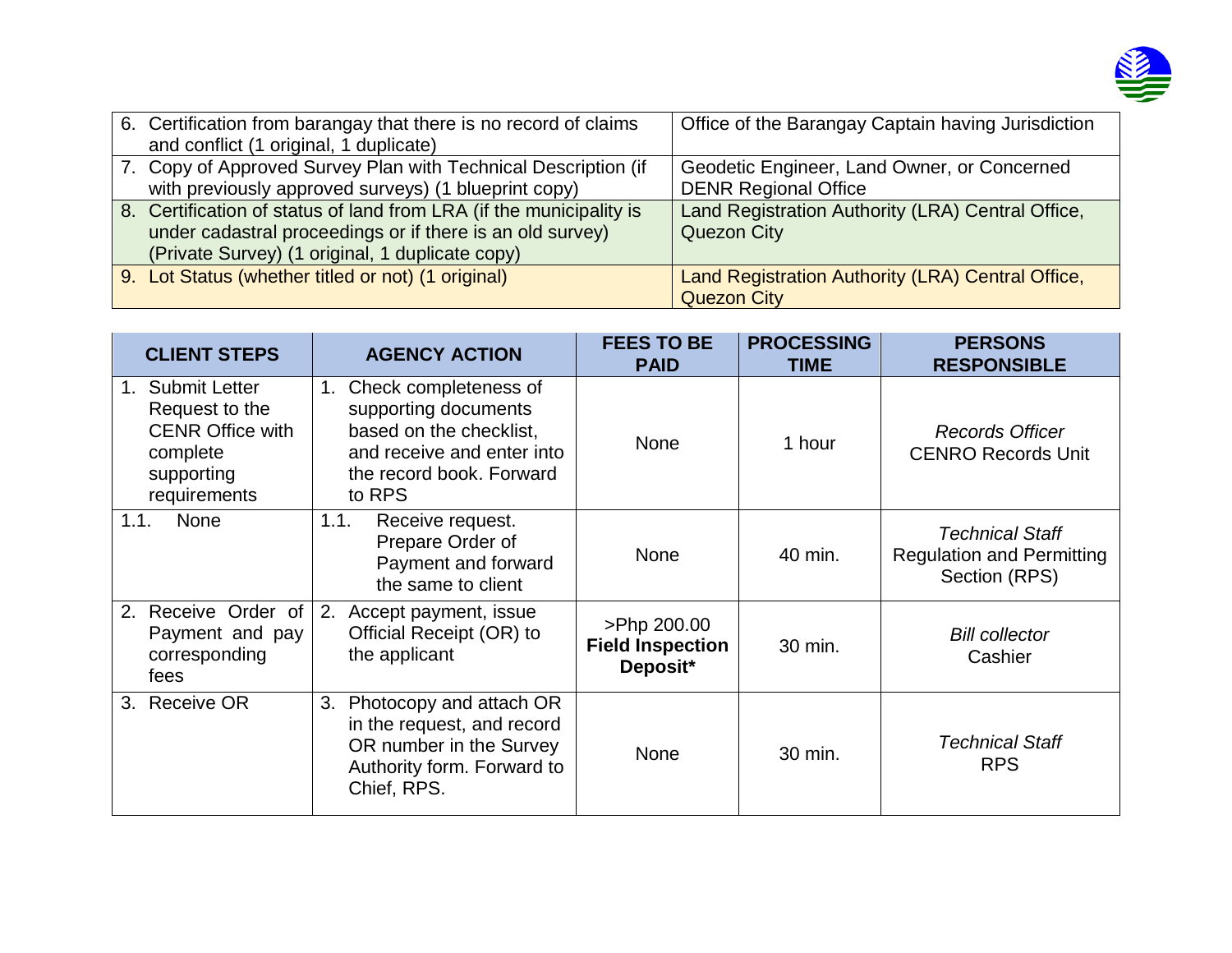

| <b>CLIENT STEPS</b> |      | <b>AGENCY ACTION</b> |                                                                                                                                                | <b>FEES TO BE</b><br><b>PAID</b> | <b>PROCESSING</b><br><b>TIME</b>                                          | <b>PERSONS</b><br><b>RESPONSIBLE</b>                |
|---------------------|------|----------------------|------------------------------------------------------------------------------------------------------------------------------------------------|----------------------------------|---------------------------------------------------------------------------|-----------------------------------------------------|
| 3.1.                | None | 3.1.                 | Receive request, and<br>assign Land<br>Management Inspector<br>(LMI)/Deputized Public<br>Land Inspector (DPLI)                                 | <b>None</b>                      | 30 min.                                                                   | Chief<br><b>RPS</b>                                 |
| 3.2.                | None | 3.2.                 | Conduct field<br>investigation, prepare<br>and submit<br>Investigation report<br>with recommendation,<br>and forward the same<br>to Chief, RPS | None                             | 3 days or more<br>depending on<br>the location<br>and size of the<br>area | <b>LMI/DPLI</b><br><b>RPS</b>                       |
| 3.3.                | None | 2.1.                 | Receive and review<br>request, report, and<br>affix signature in the<br>Survey Authority, and<br>forward to CENRO                              | None                             | 30 min.                                                                   | Chief<br><b>RPS</b>                                 |
| 2.2.                | None | 1.6.                 | Review documents/<br>reports, and approve<br>and sign Survey<br>Authority, and forward<br>to CENRO Records for<br>releasing                    | None                             | 30 min.                                                                   | <b>CENR Officer</b><br><b>CENRO</b>                 |
| 2.3.                | None | 1.7.                 | Assign control number<br>on Survey Authority<br>and enters into the<br>record book                                                             | None                             | 30 min.                                                                   | <b>Records Officer</b><br><b>CENRO Records Unit</b> |